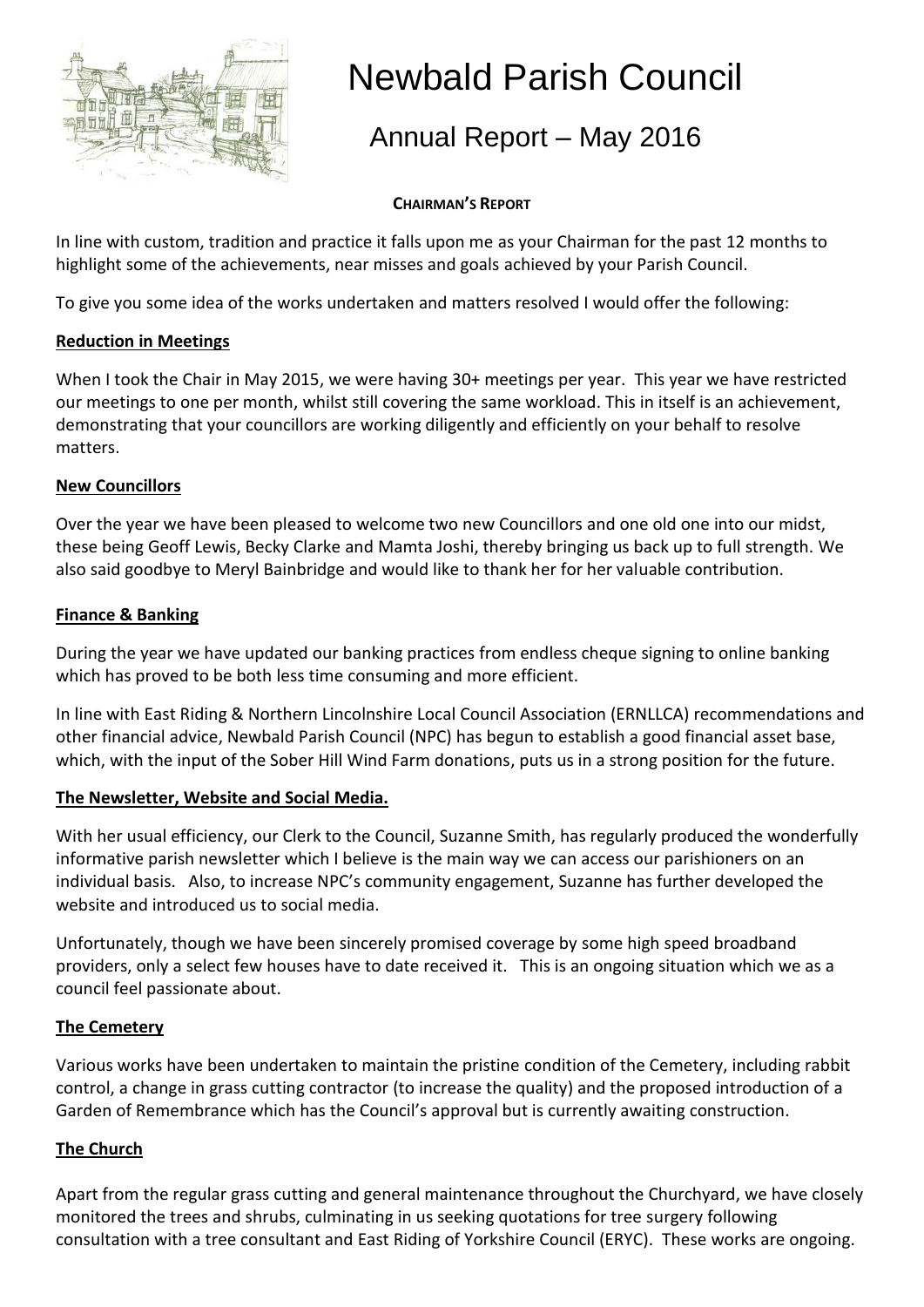#### **Health & Safety + Risk Assessments**

Health & Safety and Risk Assessments form a major part of our duties in respect of all public and NPC owned/controlled areas and I would confirm that these have been undertaken thoroughly and efficiently on all occasions where they have been legally required.

#### **Sober Hill Wind Farm Community Benefit Fund (SHWF)**

Donations from the Sober Hill Wind Farm have made a big impact on the village as a whole. NPC is the administrator of the fund and I believe Members have been fair and just in their assessment of who to allocate awards to. The following grants have been given out in this first year of the fund's existence:

| Newbald Playing Field Association   | <b>Wetpour Surface</b>             | £3,276.84 |
|-------------------------------------|------------------------------------|-----------|
| Church Rooms Young People's project | Play Leader                        | £3,788.00 |
| St Nicholas' Church                 | Church Entrance Hall               | £4,000.00 |
| Newbald Playing Field Association   | Wetpour Surface & Maintenance      | £4,515.76 |
| Church Rooms Young People's project | Play leader and Supplies           | £5,857.00 |
| Newbald Village Hall                | Cooking facilities and Maintenance | £2,690.00 |

#### **NPC Grants**

In addition to the Sober Hill Wind Farm grants, Newbald Parish Council has given other grants to good causes in the village. £84 went to Newbald Young People's Project to enable them to purchase a lawn mower to maintain their new outdoor space and £425 went to the very successful Newbald Football Club to enable them to purchase new kit ready for competing abroad.

#### **The Mires & The Becksies**

Yorkshire Wildlife Trust was employed to maintain the Eco-environment and to undertake general maintenance of both The Mires & The Becksies, which I believe they have done admirably.

#### **The Green and Defibrillator**

The Green and general surrounding area is a constant issue with regards to traffic, parking and speeding, all of which NPC have discussed at length with ERYC and the Police, but this remains an ongoing consultation process.

However, on a more positive note, I am pleased to confirm that we have recently installed and commissioned a defibrillator within the existing telephone box. This this will aid any future speedy medical assistance required by our parishioners and visitors alike.

We have also instigated the construction of a new more aesthetic and safer path outside The Tiger Inn, plus we have kept a watching eye on the condition and maintenance of the long standing trees and grass within the area.

#### **Planning**

We have naturally been involved in planning application consultations for the parish, and, whilst I believe we have always made our decisions in the best interest of the village, there is always the odd one which gets overruled, such as the Tin Cottage in South Newbald which NPC fought to save.

#### **Street Lighting**

ERYC has replaced some of the village's outdated street lights with new energy efficient ones. NPC also funded the repair and upgrade of one street light on Spring Bank.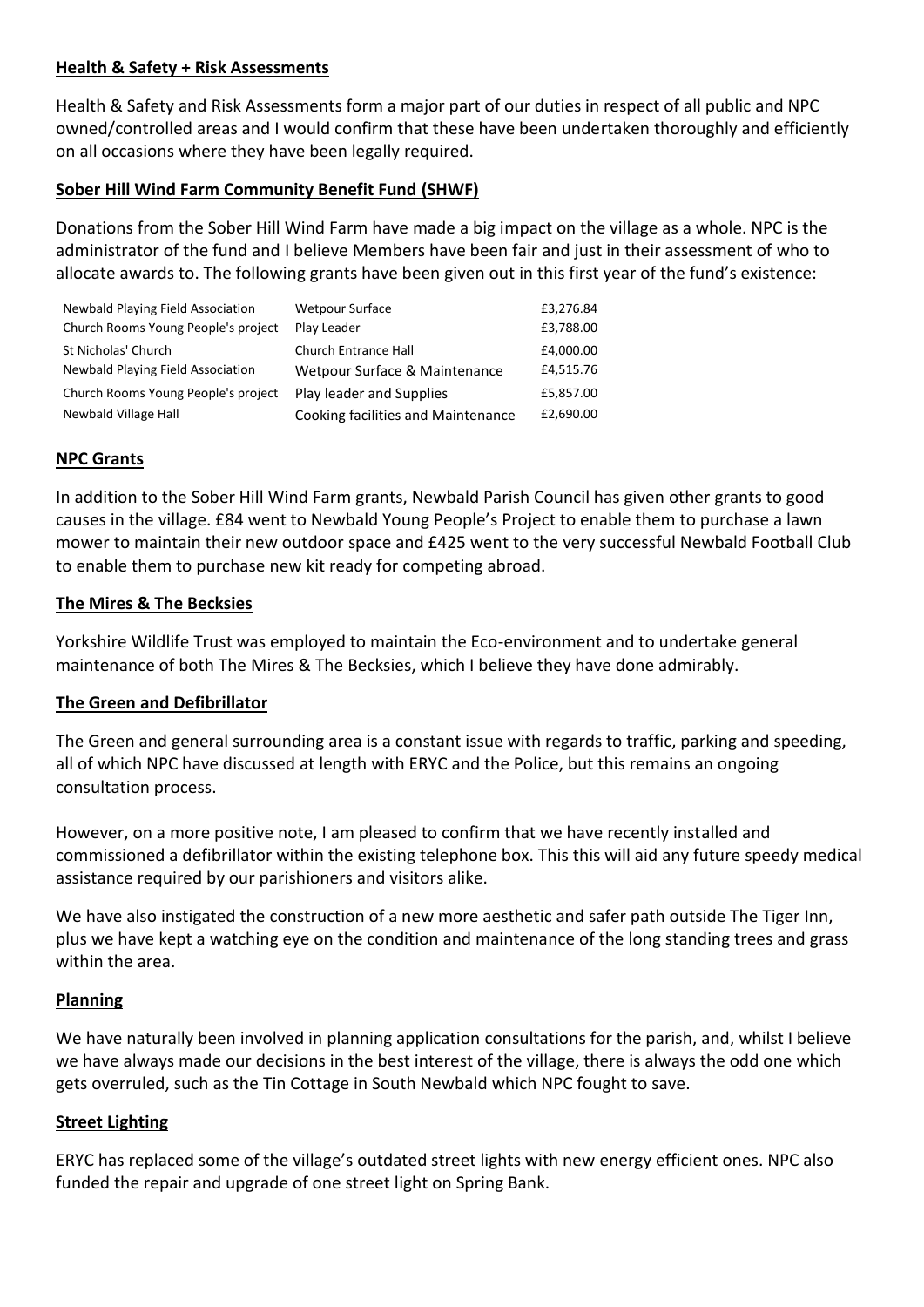NPC has been in discussions with ERYC about the possibility of introducing heritage lighting into the central part of the village, as and when the street lighting comes up for renewal.

#### **The Village Hall**

NPC has been in constant contact with Newbald Village Hall Management Committee, both via our representative, Cllr. Ed Openshaw, and at various meetings. The two bodies are working closely together to both upgrade and extend the existing facilities for the benefit of the community as a whole. I would confirm that our efforts, though slow in coming to fruition, are progressing in the right direction.

#### **General Maintenance**

Throughout the year we have regularly overseen and maintained the beck on the Mires, together with all the benches which are currently being re-varnished.

#### **Allotments**

After many months of in depth investigation by the Allotment Working Party, it was agreed that, due to the excessive financial constraints, access problems and health & safety restrictions on the preferred site at the rear of the Village Hall, that this matter would be removed from our agenda for the foreseeable future.

#### **The Village Shop**

Though we have looked at many ways of opening a village shop, either independently or via the cooperation of the Tiger Inn and Gnu Inn, we have been unsuccessful in persuading anyone to undertake the venture. We will however continue to look for a prospective venue and operators over the forthcoming months.

#### **Dog Fouling**

Like many other Parish Councils, the problem of dog fouling is constantly being raised on our agenda, and we as a council are dedicated to try and resolve this matter as a priority.

#### **Cllr. Gavin Steward**

#### **Chairman, Newbald Parish Council**

| <b>Attendance</b><br><b>Newbald Parish</b><br><b>Council Full</b><br><b>Council Meeting</b> | ທ<br>↽<br>18.05 | ທ<br>$\overline{\phantom{0}}$<br>08.06.1 | ທ<br>↽.<br>06.07 | ທ<br>$\overline{\mathbf{r}}$<br>06.07 | ທ<br>03.08.1 | ທ<br>07.09.1 | ທ<br>↽.<br>Ō<br>$\overline{\phantom{0}}$<br>ပ္သ | ທ<br>↽.<br>$\overline{\phantom{0}}$<br>$\overline{\phantom{0}}$<br>$\overline{2}$ | ທ<br>↽.<br>30.11 | ဖ<br>↽.<br>04.01 | ဖ<br>02.1<br>5 | ဖ<br>÷.<br>07.03. | ဖ<br>↽.<br>3.<br>21 | ဖ<br>04.04.1 |
|---------------------------------------------------------------------------------------------|-----------------|------------------------------------------|------------------|---------------------------------------|--------------|--------------|-------------------------------------------------|-----------------------------------------------------------------------------------|------------------|------------------|----------------|-------------------|---------------------|--------------|
| <b>Meryl Bainbridge</b>                                                                     |                 |                                          | A                | A                                     | A            |              |                                                 |                                                                                   |                  |                  |                |                   |                     |              |
| <b>John Barrett</b>                                                                         |                 | A                                        |                  |                                       |              |              | Α                                               |                                                                                   |                  |                  |                |                   |                     |              |
| <b>Becky Clarke</b>                                                                         |                 |                                          |                  |                                       |              |              |                                                 |                                                                                   |                  |                  |                |                   |                     |              |
| <b>John Howard</b>                                                                          | A               |                                          |                  |                                       |              |              |                                                 |                                                                                   |                  |                  | A              |                   | A                   |              |
| <b>Elsie Huntington</b>                                                                     | A               | A                                        |                  |                                       |              |              |                                                 |                                                                                   |                  |                  |                |                   |                     |              |
| <b>Mamta Joshi</b>                                                                          |                 |                                          |                  |                                       |              | A            |                                                 |                                                                                   |                  |                  |                |                   |                     | A            |
| <b>Geoff Lewis</b>                                                                          |                 |                                          | Α                |                                       |              |              |                                                 |                                                                                   | A                |                  |                |                   |                     |              |
| <b>Edward Openshaw</b>                                                                      |                 |                                          |                  |                                       |              |              |                                                 |                                                                                   |                  |                  |                |                   |                     |              |
| <b>Beccy O'Sullivan</b>                                                                     |                 |                                          |                  |                                       |              |              |                                                 | A                                                                                 |                  |                  |                |                   |                     |              |
| <b>Beverley Smith</b>                                                                       |                 |                                          |                  | A                                     |              |              | A                                               |                                                                                   |                  | A                |                |                   |                     |              |
| <b>Gavin Steward</b>                                                                        |                 |                                          |                  |                                       |              | A            |                                                 |                                                                                   |                  |                  |                |                   |                     |              |
| <b>Paul Weatherstone</b>                                                                    |                 | Α                                        |                  |                                       |              | Α            |                                                 |                                                                                   |                  |                  |                |                   | A                   |              |

#### **Newbald Parish Council Attendance Register 2015-2016**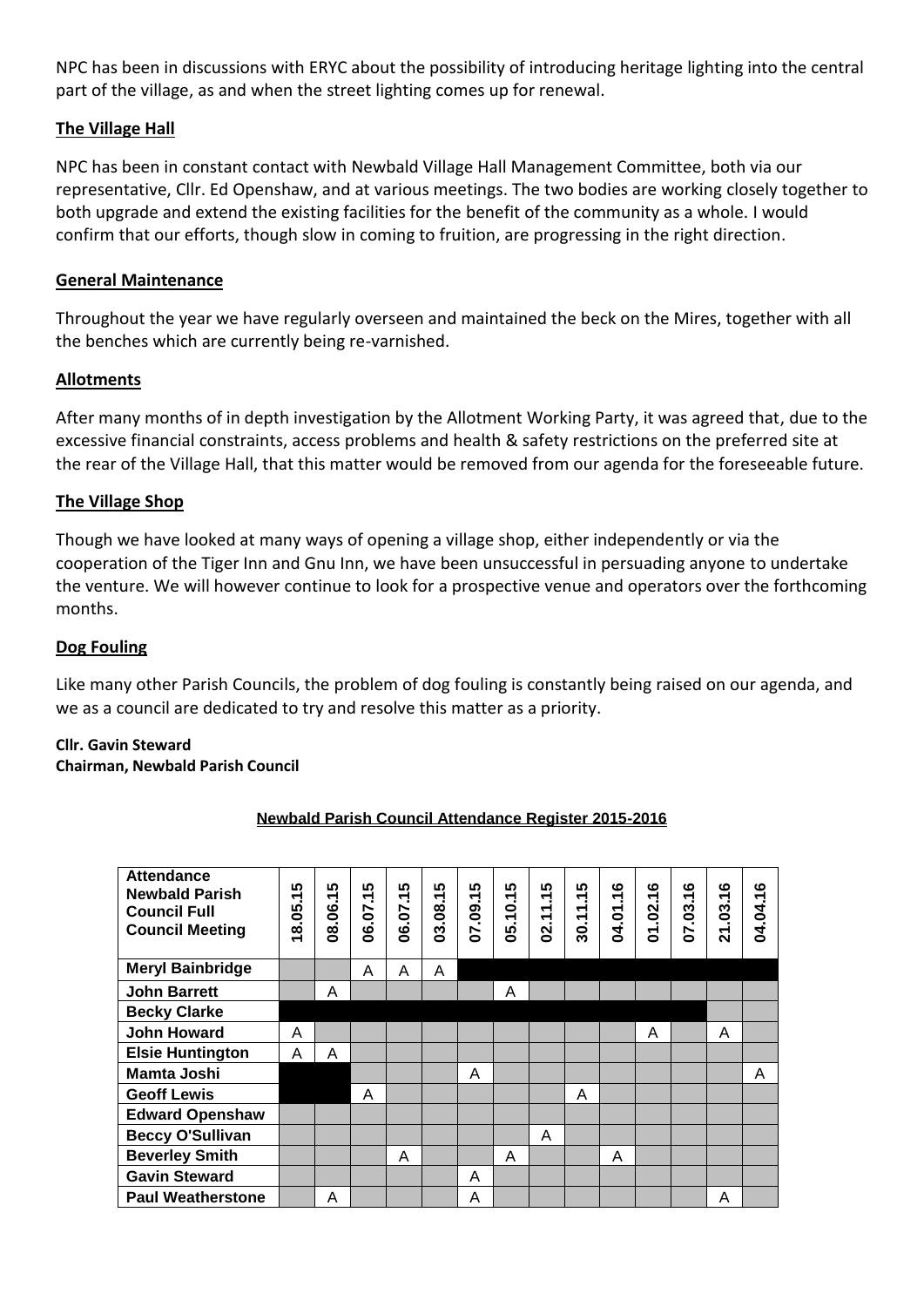### **RECEIPTS AND PAYMENTS ACCOUNT FOR THE YEAR ENDED 31ST MARCH 2016**

| 2014/2015 |                                                               | 2015/2016 |                      |
|-----------|---------------------------------------------------------------|-----------|----------------------|
| £         | <b>RECEIPTS</b>                                               | £         |                      |
| 29,364.00 | Precept                                                       | 29,364.00 |                      |
| 0.00      | Sober Hill Wind Farm fund money received from developer       | 49,276.88 |                      |
| 2.48      | Bank Interest - Newbald Parish Council                        | 20.89     |                      |
| 0.00      | Bank Interest - Sober Hill Wind Farm                          | 20.11     |                      |
| 1,526.32  | Allotments                                                    | 1,249.20  |                      |
| 3,020.00  | Cemetery                                                      | 2,347.00  |                      |
| 325.00    | Grass Cutting Contribution from the Playing Field Association | 697.52    |                      |
| 0.00      | <b>ERYC Grant for the defibrillator</b>                       | 1,270.00  |                      |
| 4,630.63  | Former charity money ring fenced for good causes              | 55.41     |                      |
| 2,089.84  | VAT recovered                                                 | 832.36    |                      |
| 94.99     | Paid back into account via Clerk's expenses and by cash       | 0.00      |                      |
| 1,273.00  | Commuted sums for centenary bench                             | 0.00      |                      |
| 42,326.26 | <b>Total Receipts</b>                                         | 85,133.37 |                      |
|           | <b>PAYMENTS</b>                                               |           |                      |
| 18,304.52 | <b>General Administration</b>                                 | 19,470.97 |                      |
| 270.22    | <b>NPC Grants</b>                                             | 509.95    |                      |
| 0.00      | Sober Hill Wind Farm Grants                                   | 24,127.60 |                      |
| 20.00     | Training                                                      | 152.50    |                      |
| 256.67    | Big lottery fund repayment due                                | 0.00      |                      |
| 1,424.18  | Centenary bench project                                       | 334.30    |                      |
| 0.00      | Welcome to Yorkshire' Event Expenses                          | 625.00    |                      |
| 0.00      | Defibrillator installation                                    | 2,020.00  |                      |
| 0.00      | <b>Christmas Tree</b>                                         | 295.00    |                      |
| 832.36    | VAT                                                           | 1,415.28  |                      |
|           | <b>Running Costs:</b>                                         |           |                      |
| 1,197.00  | Allotments                                                    | 1,795.50  |                      |
| 563.43    | Cemetery maintenance costs                                    | 789.03    |                      |
| 155.00    | Clock                                                         | 140.00    |                      |
| 650.04    | Grass Cutting - Playing Field                                 | 503.36    |                      |
| 4,350.00  | Grass cutting - churchyard and cemetery                       | 3,666.63  |                      |
| 1,342.29  | <b>Street Lighting</b>                                        | 1,342.29  |                      |
| 0.00      | Severe weather                                                | 0.00      |                      |
| 200.00    | Churchyard maintenance costs                                  | 625.60    |                      |
| 0.00      | Maintenance - Mires, Green, Village Hall                      | 3,739.50  |                      |
|           |                                                               |           |                      |
| 29,565.71 | <b>Total Payments</b>                                         | 61,552.51 |                      |
| 12,760.55 | NET PAYMENTS/RECEIPTS                                         | 23,580.86 |                      |
|           | <b>RECEIPTS AND PAYMENTS SUMMARY</b>                          |           |                      |
| 26,132.56 | BALANCE brought forward at 1st April 2015                     | 38,893.11 |                      |
| 12,760.55 | Add Net Income/deficit for year as shown above                | 23,580.86 |                      |
| 38,893.11 | Fund Balance carried forward at 31 March 2016                 | 62,473.97 |                      |
|           | These cumulative funds are represented by                     |           |                      |
|           | NPC Unity Current Account Balance                             | 33,466.74 | at end of March 2016 |
|           | NPC HSBC Current Account Balance                              | 121.40    | at end of March 2016 |
|           | NPC Alto Card - Credit Balance                                | 153.23    | at end of March 2016 |
|           | Less unpresented cheques                                      | 0.00      |                      |
|           | add unbanked receipts                                         | 0.00      |                      |
|           | NPC HSBC Deposit account balance                              | 3,569.21  | at end of March 2016 |
|           | Sober Hill Wind Farm Current Account Balance                  | 11,625.14 | at end of March 2016 |
|           | Sober Hill Wind Farm Deposit account balance                  | 13,538.25 | at end of March 2016 |
|           |                                                               | 62,473.97 |                      |